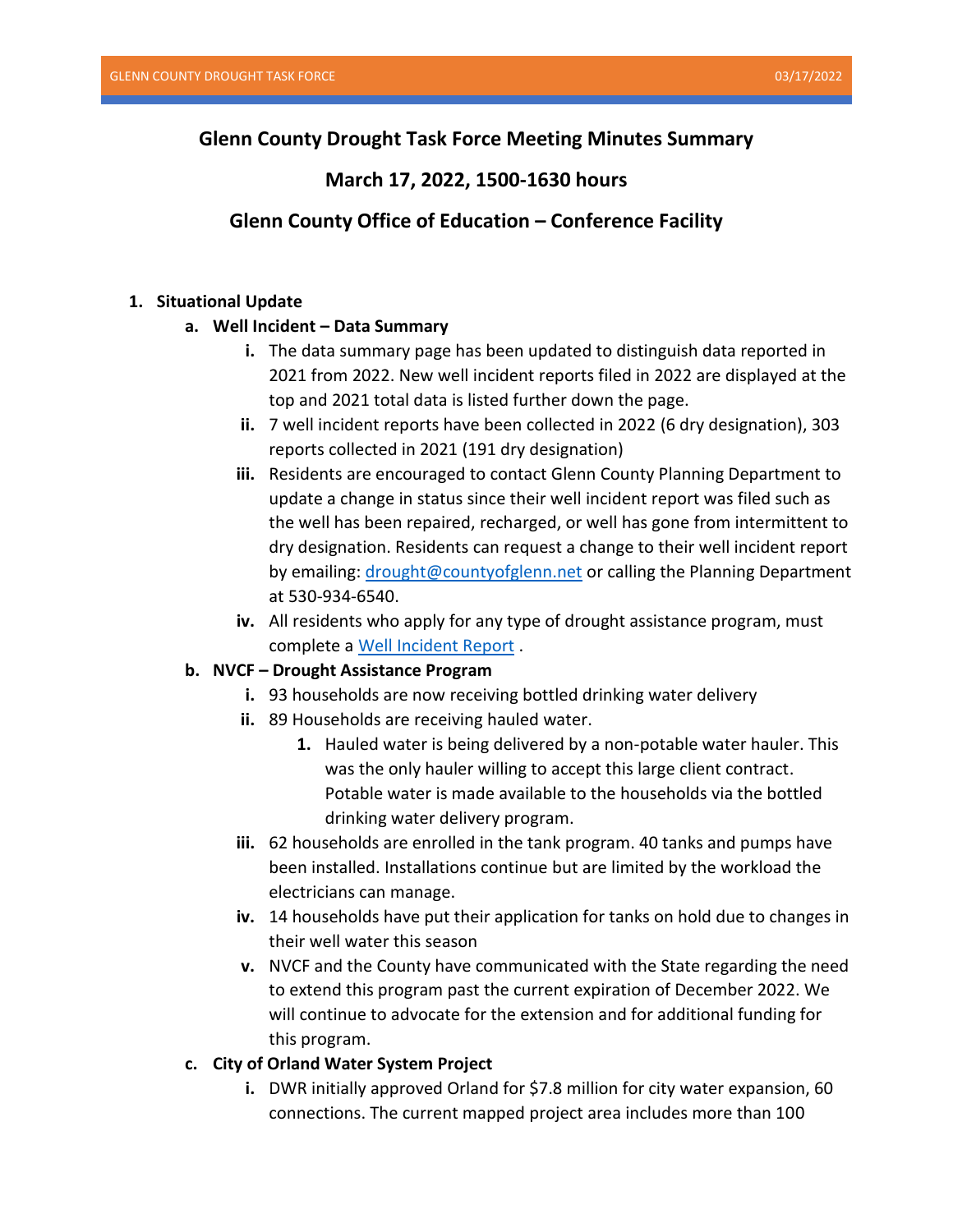connections at a cost of \$12 million. The City has requested DWR approve the increased scope and are awaiting a response from the State.

- **ii.** Until the project scope and budget finalized, a schedule cannot be released. Engineering work continues on this project.
- **iii.** This project will include two new wells for the City system. The City is funding one well and the DWR grant will fund the second.
- **iv.** The City has no annexation plans related to the water expansion area at this time. LAFCO requires the language regarding annexation to be included in the water system expansion documents.
- **v.** If additional State funding is available, the city will consider the options of the additional project areas that were included in the engineering study.

### **2. Roundtable Report Out**

- **a. Cal-OES –** Nothing new. State is focused on delivering drought assistance through the DWR avenues.
- **b. Cities – Orland:** water consumption is up in Orland. City has moved to Stage 2 water shortage contingency plan. Irrigation restrictions implemented. Residents will see increased rates for water use above baseline allocation.
- **c. Water agencies**
	- **i. DWR –** Groundwater levels are down 3 to 5 feet since last spring, representing the lowest levels recorded. Full study will be published in approximately 2 months.
	- **ii.** Orland Artois Lake Shasta is at historically low levels. Tehama-Colusa canal and Kanawha are receiving zero allocations this year. OUWU is in better condition than last year. Irrigations for OUWU will begin in April which may improve groundwater conditions in this area of Orland.
	- **iii.** Cal-Water Stable water use. Wells are on average 50 feet lower.
	- **iv. Artois CSD –** Applied for a \$1.1 million grant from DWR to expand service connections to the system. Artois is waiting for a response from DWR on this grant and project.

### **d. Agricultural agencies**

- **i.** Ag Commissioner nothing to report
- **ii. Farm Bureau** will wait to comment on draft well policy update

## **e. Other organizations**

i. **RCD -** occasional calls from residents – referring them to the drought website.

## **3. Discussion on Draft Well Policy Update**

**a.** DRAFT Title 20 Water – Chapter 80 Water Well Drilling and Standards was provided as a printout to attendees. Feedback was requested on the draft changes.